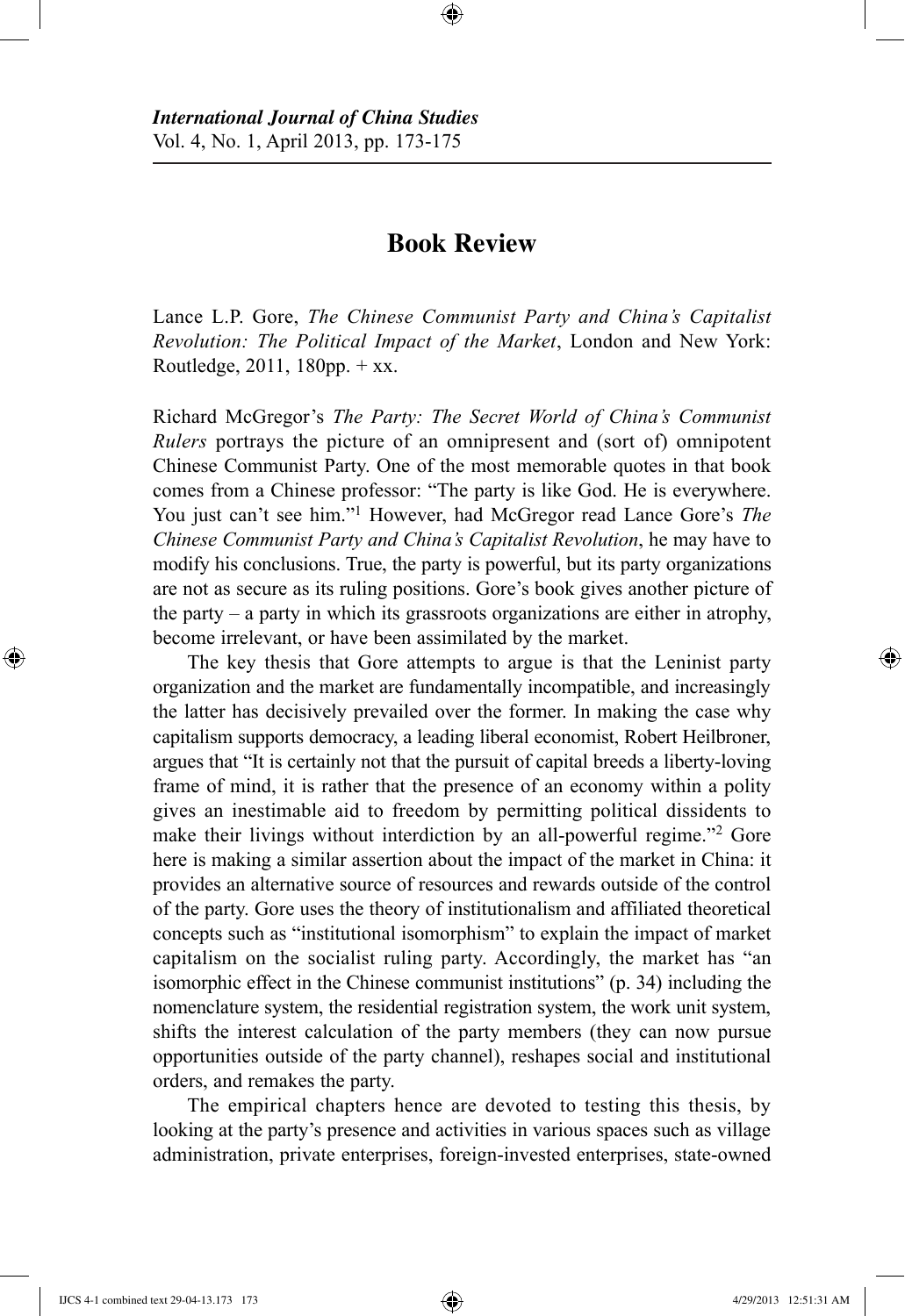## *174 Ngeow Chow Bing*

enterprises, newly formed urban communities, universities and colleges, as well the party's interaction with various social classes. What Gore has found is either party's atrophy in the face of market forces or prevailing submission to the market rules on the part of party organizations. For example, in village politics, party leaders have to become entrepreneurial leaders who can lead the villagers to prosperity, otherwise they will simply lose credibility in the eyes of the villagers. Large numbers of migrant party members are either inactive or uninterested in party's work and affairs. In order to lure back these party members, the party organizations have to make themselves "service" centres similar to social work organizations. In private and foreign-funded enterprises, party membership can even be seen as minus point in the eyes of enterprise management. In any event, there is hardly anything for a party member or a party organization to do in these enterprises. Their presence simply is surplus to requirements of a successful business operation. In state-owned enterprises, where the party wields more influence, the criteria to recruit and promote party leaders in these enterprises look similar to how a capitalist enterprise would recruit or promote its staff and employees. In universities, where party's recruitment remains strong, overwhelmingly new recruits are interested more in how party membership enhances their future career than in party's ideology or mission. In other words, instead of recruiting party devotees, the party maybe recruiting a lot more opportunists than it desires. In urban communities, residential party members are simply not interested in party work anymore. The party does have many strategies of adaptation, but the result of implementing these strategies is the increasingly assimilation of the party into the market.

⊕

In terms of the party's relationship to its social base, Gore has also shown that the party is hardly a vanguard of the working class or workers-peasants alliance. Workers and workers-peasants combined do not even constitute half of the 80 million party members. Instead, the "middle" class appears to be the backbone of the party. Gore differentiates between the "old" middle class (concentrated in the state sector) and the "new" middle class (concentrated in the private sector). While the party still enjoys some support among the "old" middle class, its relationship with the "new" middle class is much more challenging. The "new" middle class hardly depends on the party for their wellbeing, and are active in forming NGOs to focus on various policy issues. As a dynamic social class, it is relatively difficult for the party to "penetrate, organize, and mobilize" (p. 69).

The party "is still in power, but many of its grassroots organizations are no longer ruling," asserts Gore (p. 115). This picture clearly contrasts with McGregor's portrayal of the party. McGregor focuses on the repressive power of the party, which remains tremendous, but neglects the phenomenon that in

⊕

⊕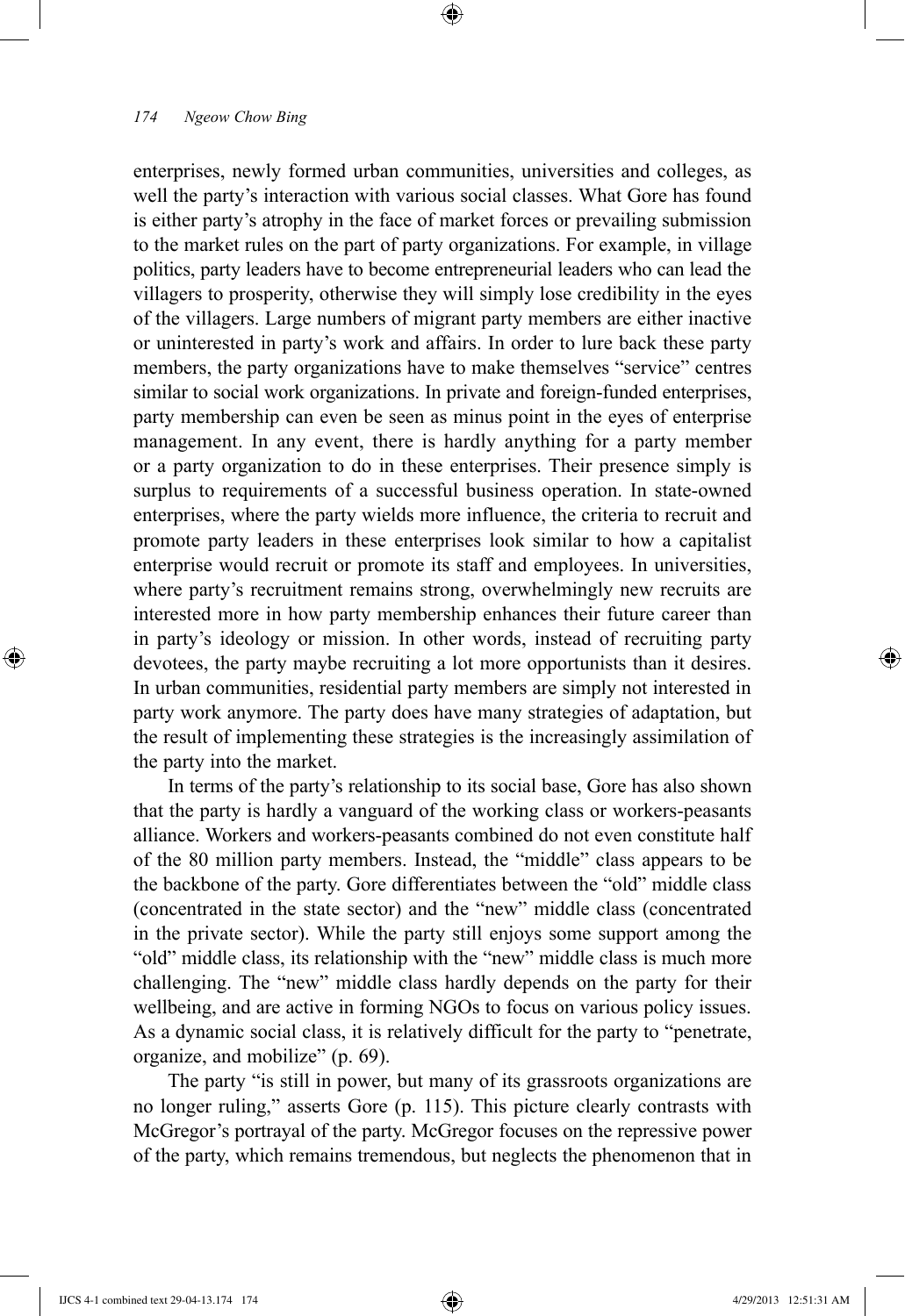daily battles with the market forces, the party is hardly victorious. Gore's book is a superb documentation and analysis of this phenomenon. Gore is optimistic about the democratic future of China. He argues that the market's assimilation of the party will gradually make it less a Leninist party. In addition, "it is in competitive elections that the grassroots organizations of the party may be reenergized: they would find a new mission, a new identity, new *raison d'être*, and new relevance with which they could develop new relationships with the masses" (p. 139). Gore henceforth sees the recent promotions of "intrademocracy" as significant indications of this transformation of the party.

⊕

This book is excellent, with strong theoretical and empirical components. It will be a required reading for anyone trying to understand the Chinese Communist Party.

> *Dr Ngeow Chow Bing Senior Lecturer Institute of China Studies University of Malaya*

⊕

↔

Dr Ngeow Chow Bing 饶兆斌 is a Senior Lecturer at the Institute of China Studies, University of Malaya, Malaysia. He obtained his PhD in Public and International Affairs from Northeastern University, Boston, Massachusetts, United States of America. <*Email: ngeow.c@um.edu.my*, *peterngeow@hotmail.com*>

<sup>1</sup> Richard McGregor, *The Party: The Secret World of China's Communist Rulers* (New York, NY: Harper, 2010), p. 1.

<sup>2</sup> Robert Heilbroner, *21st Century Capitalism* (New York, NY: W.W. Norton, 1993), p. 74.